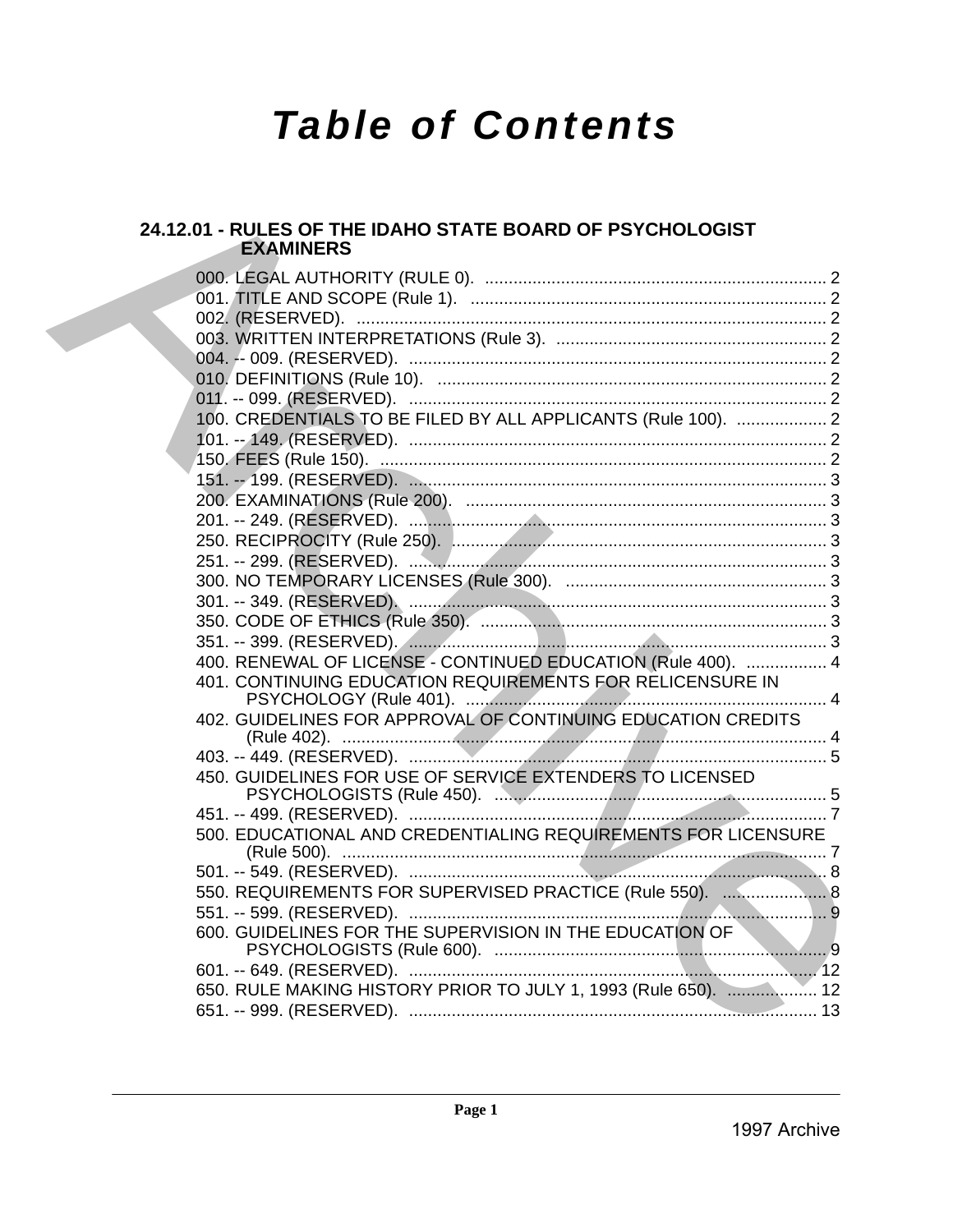#### **IDAPA 24 TITLE 12 Chapter 01**

#### <span id="page-1-0"></span>**24.12.01 - RULES OF THE IDAHO STATE BOARD OF PSYCHOLOGIST EXAMINERS**

#### <span id="page-1-1"></span>**000. LEGAL AUTHORITY (RULE 0).**

#### <span id="page-1-2"></span>**001. TITLE AND SCOPE (Rule 1).**

#### <span id="page-1-3"></span>**002. (RESERVED).**

#### <span id="page-1-4"></span>**003. WRITTEN INTERPRETATIONS (Rule 3).**

#### <span id="page-1-5"></span>**004. -- 009. (RESERVED).**

#### <span id="page-1-6"></span>**010. DEFINITIONS (Rule 10).**

#### <span id="page-1-8"></span><span id="page-1-7"></span>**100. CREDENTIALS TO BE FILED BY ALL APPLICANTS (Rule 100).**

#### <span id="page-1-10"></span><span id="page-1-9"></span>**101. -- 149. (RESERVED).**

| 000.<br>001.  |     |                                                                                                                                                                                                                                                                                                            |            |
|---------------|-----|------------------------------------------------------------------------------------------------------------------------------------------------------------------------------------------------------------------------------------------------------------------------------------------------------------|------------|
|               |     |                                                                                                                                                                                                                                                                                                            |            |
|               |     | LEGAL AUTHORITY (RULE 0).<br>These rules are hereby prescribed and established pursuant to the authority vested in the Idaho State Board of<br>Psychologist Examiners by the provisions of Section 54-2305, Idaho Code.                                                                                    | $(7-1-93)$ |
| Examiners."   |     | TITLE AND SCOPE (Rule 1).<br>These rules shall be cited as IDAPA 24, Title 12, Chapter 01, "Rules of the Idaho State Board of Psychologist                                                                                                                                                                 | $(7-1-93)$ |
| 002.          |     | (RESERVED).                                                                                                                                                                                                                                                                                                |            |
| 003.          |     | <b>WRITTEN INTERPRETATIONS (Rule 3).</b><br>The board may have written statements which pertain to the interpretation of the rules of this chapter. Such<br>interpretations, if any, are available for public inspection and copying at cost in the main office of the Bureau of<br>Occupational Licenses. | $(7-1-93)$ |
| $004. - 009.$ |     | (RESERVED).                                                                                                                                                                                                                                                                                                |            |
| 010.          |     | <b>DEFINITIONS</b> (Rule 10).                                                                                                                                                                                                                                                                              |            |
| Code.         | 01. | Board. The Idaho State Board of Psychologist Examiners as prescribed in Section 54-2301, Idaho                                                                                                                                                                                                             | $(7-1-93)$ |
| $011. - 099.$ |     | (RESERVED).                                                                                                                                                                                                                                                                                                |            |
| 100.          |     | <b>CREDENTIALS TO BE FILED BY ALL APPLICANTS (Rule 100).</b>                                                                                                                                                                                                                                               |            |
|               | 01. | Completed Application. An application shall be completed by all applicants for licensure upon a<br>form prescribed by the State Board of Psychologist Examiners.                                                                                                                                           | $(7-1-93)$ |
|               | 02. | Official Transcripts. All applicants shall arrange for official transcripts of all credits earned, at each<br>approved college or university, to be transmitted by the registrars of the educational institutions directly to the board.                                                                   | $(7-1-93)$ |
|               | 03. | Letters of Reference. Letters of reference, regarding the character, training, and experience of the<br>applicant shall be returned to the board by the references before decision is rendered on the application.                                                                                         | $(7-1-93)$ |
|               | 04. | Post Graduate Experience. One (1) of the two (2) years of post-graduate experience as required by<br>Section 2307(b), Idaho Code, (not the internship) may be pre-doctoral. The second year must be post-doctoral work<br>under appropriate supervision.                                                   | $(7-1-93)$ |
| $101. - 149.$ |     | (RESERVED).                                                                                                                                                                                                                                                                                                |            |
| 150.          |     | <b>FEES</b> (Rule 150).                                                                                                                                                                                                                                                                                    |            |
|               | 01. | Annual Renewal Fee. Annual renewal fee - one hundred forty dollars (\$140).                                                                                                                                                                                                                                | $(7-1-93)$ |
|               | 02. | Application Fee. Application fee - two hundred dollars (\$200).                                                                                                                                                                                                                                            | $(7-1-93)$ |
|               | 03. | Examination Fee. Examination fee - one hundred fifty dollars (\$150).                                                                                                                                                                                                                                      | $(7-1-93)$ |
|               | 04. | Reexamination Fee. Reexamination fee - one hundred fifty dollars (\$150).                                                                                                                                                                                                                                  | $(7-1-93)$ |
|               |     | Page 2                                                                                                                                                                                                                                                                                                     |            |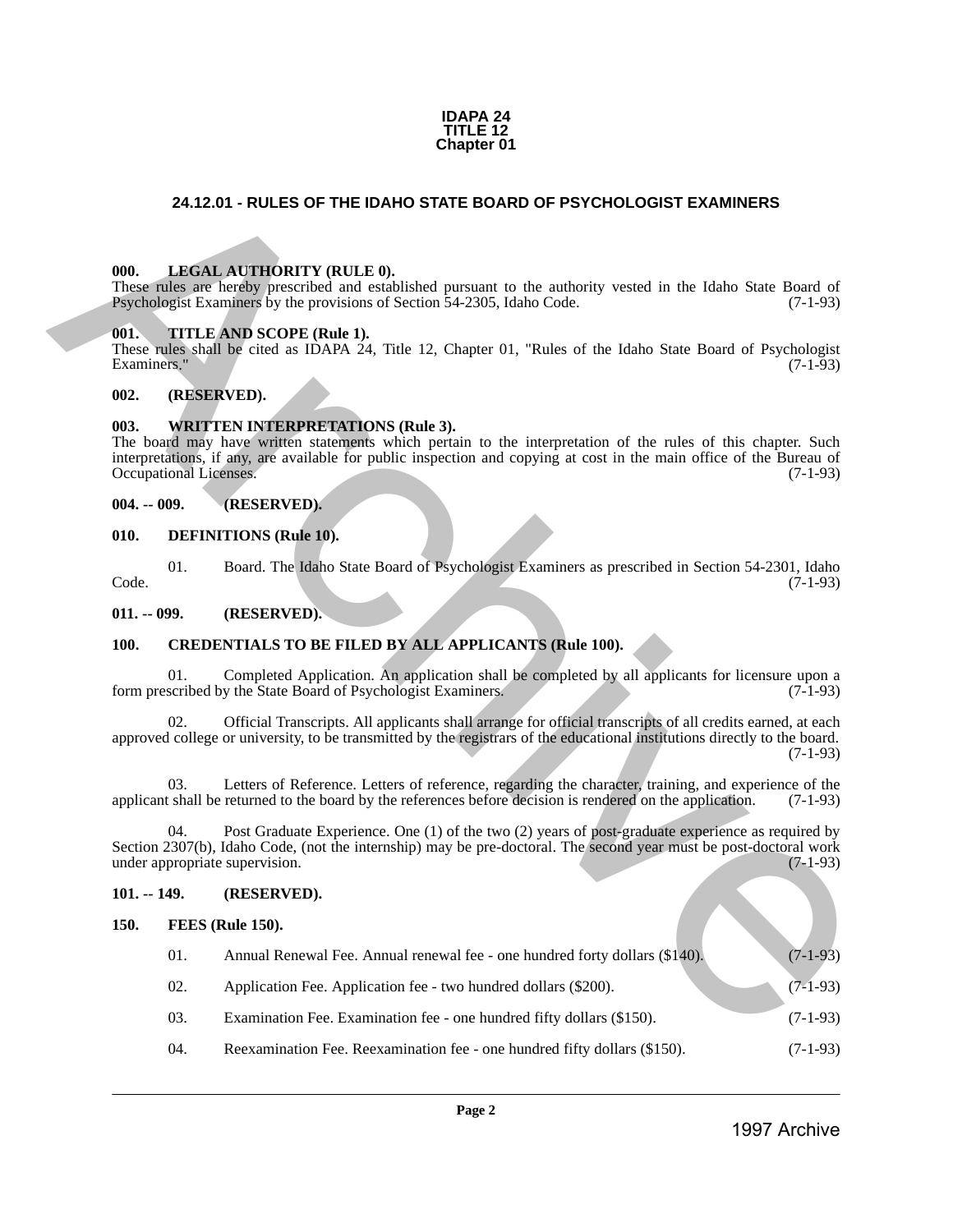#### *IDAHO ADMINISTRATIVE CODE IDAPA 24.12.01* **Bureau of Occupational Licenses**

05. Reciprocity Fee. Reciprocity fee - one hundred dollars (\$100) as established by Section 54-2312, Idaho Code. (7-1-93)

06. Examination, Reexamination or Reciprocity Fee In Addition to Application Fee. The examination, reexamination or reciprocity fee shall be in addition to the application fee and must accompany the application.

(7-1-93)

#### <span id="page-2-0"></span>**151. -- 199. (RESERVED).**

#### <span id="page-2-1"></span>**200. EXAMINATIONS (Rule 200).**

Written/Oral Exam Required. The board will require a written examination and/or may require an oral examination of the applicant. The written examination will be the national examination for professional practice<br>in psychology, and a score of seventy percent (70%) will be considered passing. (7-1-93) in psychology, and a score of seventy percent  $(70%)$  will be considered passing.

02. Time and Place of Exam. The examination will be conducted at a time and place specified by the  $(7-1-93)$ board.  $(7-1-93)$ 

03. Failure of Exam. The first time the examination is failed the applicant may take it again the next time it is given upon application and payment of fees. If the examination has been failed twice, the individual must wait at least one (1) year before taking it a third time. The individual must wait at least one (1) year and petition the board for approval to take the examination the fourth time which petition shall include evidence satisfactory to the board that the applicant has taken additional study in the field of Psychology before approval will be granted. 1680. Oslo<br>
1693. Becausing between the signal defined by sensitioned by Section (1-11)<br>
The main of results are also archive Archive Archive Archive Archive Archive Archive Archive Archive Archive Archive Archive Archive

(7-1-93)

04. Waiver of Exam. Upon application, the examination may be waived to a member who is a e in good standing of the American Board of Professional Psychology. (7-1-93) diplomate in good standing of the American Board of Professional Psychology.

#### <span id="page-2-2"></span>**201. -- 249. (RESERVED).**

#### <span id="page-2-3"></span>**250. RECIPROCITY (Rule 250).**

01. Eligibility For Reciprocity. An applicant who is in possession of a valid statutory license or statutory certificate from another state may apply for licensing under the reciprocity clause of this law. (7-1-93)

- 02. Requirements for Reciprocity. An applicant under the reciprocity clause shall: (7-1-93)
- a. Submit evidence that he/she holds a valid license or certificate; (7-1-93)

b. Submit evidence to demonstrate that the requirements for such licensure or certificate are the al equivalents of this act:  $(7-1-93)$ substantial equivalents of this act;

c. Submit the credentials required of all applicants. (7-1-93)

#### <span id="page-2-4"></span>**251. -- 299. (RESERVED).**

#### <span id="page-2-5"></span>**300. NO TEMPORARY LICENSES (Rule 300).**

No temporary licenses to practice psychology will be issued by the board. (7-1-93)

#### <span id="page-2-6"></span>**301. -- 349. (RESERVED).**

#### <span id="page-2-7"></span>**350. CODE OF ETHICS (Rule 350).**

All licensees shall be mailed a copy of the Ethical Principles of Psychologists of the American Psychological Association, as published in the American Psychologist, as the same may be modified or amended. (7-1-93)

#### <span id="page-2-8"></span>**351. -- 399. (RESERVED).**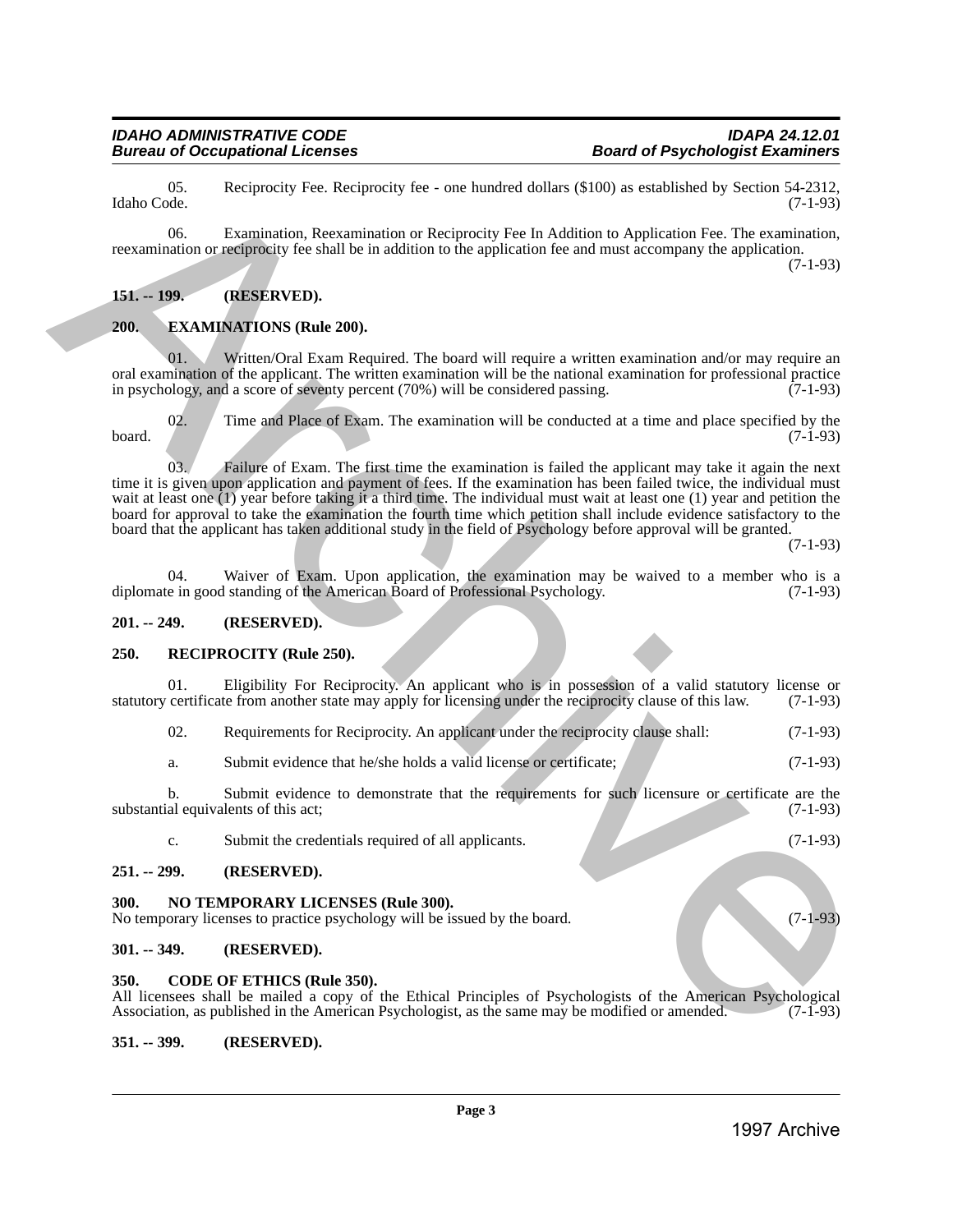### **Board of Psychologist Examiners**

#### <span id="page-3-0"></span>**400. RENEWAL OF LICENSE - CONTINUED EDUCATION (Rule 400).**

#### <span id="page-3-1"></span>**401. CONTINUING EDUCATION REQUIREMENTS FOR RELICENSURE IN PSYCHOLOGY (Rule 401).**

#### <span id="page-3-2"></span>**402. GUIDELINES FOR APPROVAL OF CONTINUING EDUCATION CREDITS (Rule 402).**

| 400.          |     | RENEWAL OF LICENSE - CONTINUED EDUCATION (Rule 400).<br>Each licensed psychologist must renew his license prior to July 1 of each year.                                                                                                                                                                                                                                                                                                                                                                                                     | $(7-1-93)$ |
|---------------|-----|---------------------------------------------------------------------------------------------------------------------------------------------------------------------------------------------------------------------------------------------------------------------------------------------------------------------------------------------------------------------------------------------------------------------------------------------------------------------------------------------------------------------------------------------|------------|
|               | 01. | Requirements for Renewal of License. The psychologist license may be renewed by payment of the<br>renewal fee and certification of having satisfied the continued education requirement.                                                                                                                                                                                                                                                                                                                                                    | $(7-1-93)$ |
| 401.<br>401). |     | <b>CONTINUING EDUCATION REQUIREMENTS FOR RELICENSURE IN PSYCHOLOGY (Rule</b>                                                                                                                                                                                                                                                                                                                                                                                                                                                                |            |
|               | 01. | Number of Hours Required. All licensed psychologists, in order to renew their license, must have<br>accumulated twenty (20) hours per year of continuing education credits. At the time of renewal of the psychologists'<br>licenses, they will certify that they are aware of the requirements for continuing education and that they have met<br>those requirements for the preceding year.                                                                                                                                               | $(7-1-93)$ |
|               | 02. | Professional Level of Continuing Education - Time Period Records Kept - Audit. This continuing<br>education experience must be at an appropriate level for professional training in psychology. The licensees have<br>responsibility for demonstrating the relevance and adequacy of the educational experience they select. The licensees<br>are also responsible for keeping an accurate record of their own personal continuing education hours for a period of<br>five (5) years. A random audit may be conducted to insure compliance. | $(7-1-93)$ |
|               | 03. | Newly Licensed Individuals. Newly licensed individuals will be considered to have satisfied the<br>continuing education requirements for the remainder of the year in which their license is granted.                                                                                                                                                                                                                                                                                                                                       | $(7-1-93)$ |
|               | 04. | Certificates of Satisfactory Attendance and Completion. Certificates of satisfactory attendance and<br>completion, cancelled checks, participant lists, transcripts from universities, letters of certification on instructor's<br>letterhead, and other reasonably convincing proof of the submitted activities may serve as documentation when<br>persons audited are required to submit proof of continuing education.                                                                                                                   | $(7-1-93)$ |
|               | 05. | Licensees Who Do Not Fulfill the Continuing Education Requirements. Licensees who do not<br>fulfill the continuing education requirements may be subject to disciplinary action.                                                                                                                                                                                                                                                                                                                                                            | $(7-1-93)$ |
| 402.          |     | <b>GUIDELINES FOR APPROVAL OF CONTINUING EDUCATION CREDITS (Rule 402).</b>                                                                                                                                                                                                                                                                                                                                                                                                                                                                  |            |
|               | 01. | Continuing Education Credit. Continuing education credit will be given to formally organized<br>workshops or classes with an attendance roster and preassigned continuing education credit offered in association<br>with or under the auspices of:                                                                                                                                                                                                                                                                                         | $(7-1-93)$ |
|               | a.  | Regionally accredited institutions of higher education.                                                                                                                                                                                                                                                                                                                                                                                                                                                                                     | $(7-1-93)$ |
|               | b.  | The American Psychological Association.                                                                                                                                                                                                                                                                                                                                                                                                                                                                                                     | $(7-1-93)$ |
|               | c.  | A Regional Psychological Association.                                                                                                                                                                                                                                                                                                                                                                                                                                                                                                       | $(7-1-93)$ |
|               | d.  | A State Psychological Association.                                                                                                                                                                                                                                                                                                                                                                                                                                                                                                          | $(7-1-93)$ |
|               | e.  | Credit will be given for the number of credit hours preauthorized by the sponsoring agency with no<br>upper limit on the number of hours.                                                                                                                                                                                                                                                                                                                                                                                                   | $(7-1-93)$ |
|               | 02. | Credit for International, National and Regional Meetings of Psychological Organizations. Six (6)<br>hours of continuing education credit will be allowed for documented attendance at international, national and<br>regional meetings of psychological organizations.                                                                                                                                                                                                                                                                      | $(7-1-93)$ |
|               | 03. | Credit for Other Relevant Workshops, Classes or Training Experiences. Other relevant workshops,<br>classes or training experiences may receive up to six (6) hours of credit per experience provided they are conducted<br>by a licensed or reputable psychologist or other mental health professional. Each documented hour of training<br>experience counts as one $(1)$ hour of continuing education experience. A maximum of six $(6)$ hours of this type of<br>experience may be approved.                                             | $(7-1-93)$ |
|               |     |                                                                                                                                                                                                                                                                                                                                                                                                                                                                                                                                             |            |
|               |     | Page 4                                                                                                                                                                                                                                                                                                                                                                                                                                                                                                                                      |            |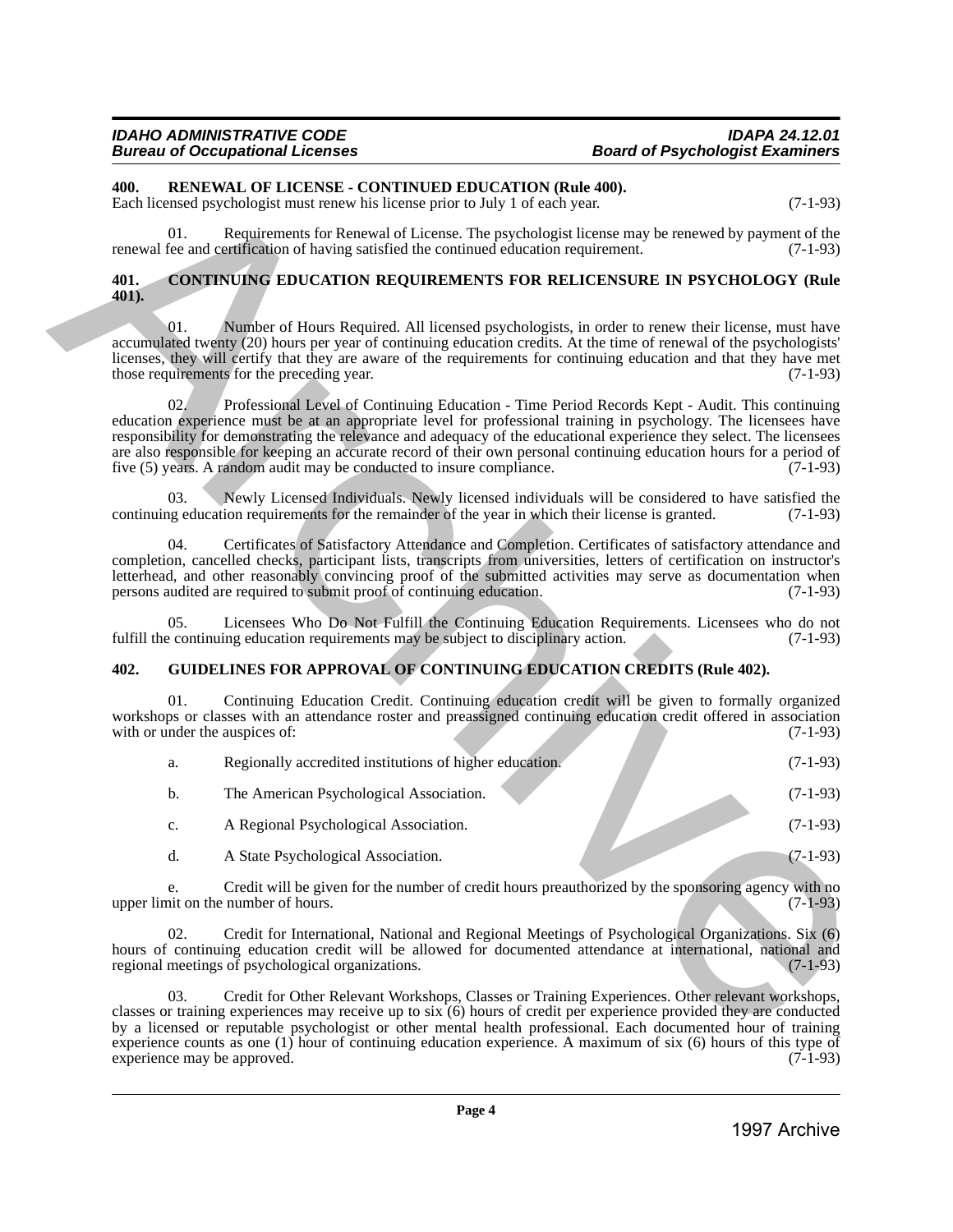04. Presentation of Papers. Presentation of papers at international, national, regional or state original or state parallel or other professional associations may be counted as equivalent to six  $(6)$  hours per event.  $(7$ psychological or other professional associations may be counted as equivalent to six (6) hours per event.

05. Self-Study, Lectures or Public or Professional Publications and Presentations. The board also recognizes the value of self-study, lectures or public or professional publications and presentations (including for example, in the case of the university faculty, preparation of a new course). Therefore, the board will allow credit for six (6) hours of individual study per year. (7-1-93)

06. Board Assessment of Continuing Education Activities. The Board of Psychologist Examiners may avail itself of help and consultation from the Idaho Psychological Association in assessing the appropriateness of continuing education activities.

#### <span id="page-4-0"></span>**403. -- 449. (RESERVED).**

#### <span id="page-4-1"></span>**450. GUIDELINES FOR USE OF SERVICE EXTENDERS TO LICENSED PSYCHOLOGISTS (Rule 450).**

The board recognizes that licensed psychologists may choose to extend their services by using service extenders. The board provides general rules to cover all service extenders as well as specific rules to cover service extenders with different levels of training and experience. (7-1-93) different levels of training and experience.

01. General Provisions for Licensed Psychologists Extending Their Services Through Others. (7-1-93)

a. The licensed psychologist exercising administrative control for a service extender shall: (7-1-93)

i. Have the authority to cause termination of compensation for the service extender. (7-1-93)

ii. Have the authority to cause the suspension or removal of the service extender from his position as a provider. (7-1-93) service provider.

b. The licensed psychologist exercising professional direction for a service extender shall: (7-1-93)

i. Within thirty (30) days after employing the service extender, formulate and provide to the board a written supervisory plan for each service extender. The plan shall include provisions for supervisory sessions and chart review. If the psychologist requires tapes to be made of psychological services delivered by the service extender, then the plan shall also specify review and destruction of these tapes. The plan shall also specify the hours per calendar week that the licensed psychologist will be at the same physical location as the person extending the services of the licensed psychologist. The plan shall be accompanied by a completed application form and an application fee of fifty dollars (\$50). (7-1-93)

ii. Establish and maintain a level of supervisory contact sufficient to be readily accountable in the event that professional, ethical, or legal issues are raised. There will be a minimum of one (1) hour of face-to-face supervisory contact by a licensed psychologist with the service extender for each one (1) to twenty (20) hours of services provided by the service extender during any calendar week. At least one half of this face-to-face supervisory contact will be conducted individually, and up to one half of this face-to-face supervisory contact may be provided using a group format. A written record of this supervisory contact, including the type of activities conducted by the service extender, shall be maintained by the licensed psychologist. Except under unusual circumstances, the supervisory contact will occur either during the week the services are extended or during the week following. In no case will services be extended more than two (2) weeks without supervisory contact between the service extender and a licensed psychologist. 1996)<br>
1997 Coloridate (6000 Polytonical antestimation and the control description and the coloridate residue to the<br>state of exact probability and the control descriptions and the control description and the<br>material an

Provide the service extender a copy of the current Ethical Standards of the American Psychological Association, and obtain a written agreement from the service extender of his intention to abide by them. (7-1-93)

| 02. | <b>Qualifications for Service Extenders.</b> | $(7-1-93)$ |
|-----|----------------------------------------------|------------|
|     |                                              |            |

#### a. Category I: A service extender will be placed in Category I if: (7-1-93)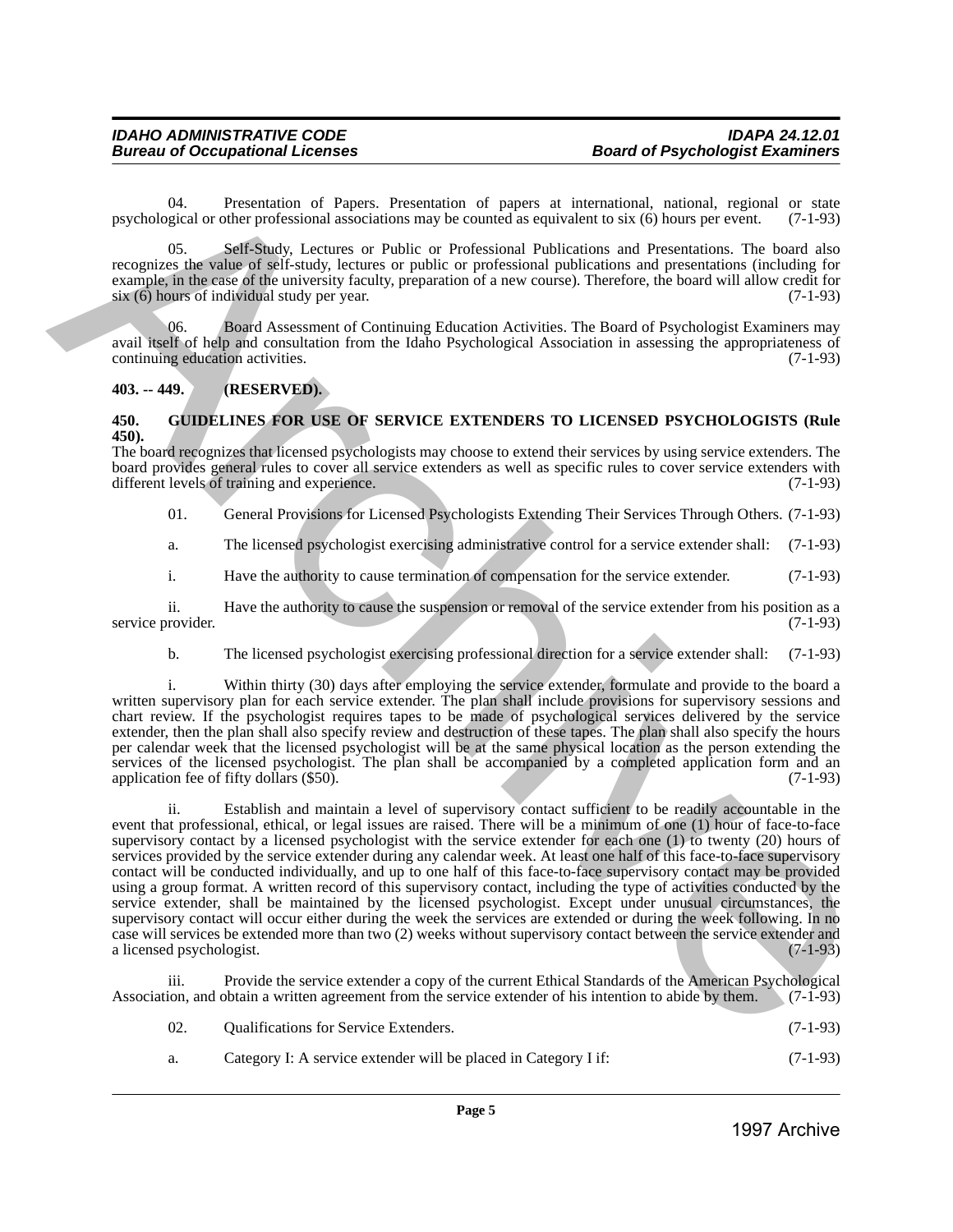i. The licensed psychologist wishing to employ the service extender verifies in writing to the satisfaction of the board that the service extender holds a license issued by the state of Idaho to practice a specific profession, and that the issuance of that license requires the licensee hold a master's degree or its equivalent as determined by the board; or  $(7-1-93)$ 

ii. The service extender meets the criteria for Category II specified below and the licensed psychologist wishing to employ the service extender verifies in writing to the satisfaction of the board that the service extender has satisfactorily functioned as a service extender to one (1) or more licensed psychologist for at least twenty (20) hours per calendar week over a period totaling two hundred sixty (260) weeks. (7-1-93)

Category II: A service extender will be placed in Category II if the licensed psychologist wishing to employ the service extender verifies in writing to the satisfaction of the board that the service extender holds a master's degree from a program in psychology, counseling, or human development as determined by the board.

(7-1-93)

03. Conditions for Use of Service Extenders. (7-1-93)

All persons used to extend the services of a licensed psychologist shall be under the direct and continuing administrative control and professional direction of a licensed psychologist. These service extenders may not use any title incorporating the word "psychologist" or any of its variants or derivatives, e.g. "psychological,"<br>"psychotherapist," etc. (7-1-93) "psychotherapist," etc.

b. Work assignments shall be commensurate with the skills of the service extender and procedures shall be planned in consultation with the licensed psychologist under all circumstances. (7-1-93)

c. Public announcement of fees and services, as well as contact with lay or professional public shall be offered only in the name of the licensed psychologist whose services are being extended. However, persons licensed to practice professions other than psychology may make note of their status in such announcements or contacts. (7-1-93) contacts. (7-1-93)

d. Setting and collecting of fees shall remain the sole domain of the licensed psychologist; excepting that when a service extender is used to provide services of the licensed psychologist, third party payers shall be informed of this occurrence in writing at the time of billing. Unless otherwise provided in these rules and regulations, licensed psychologists may neither claim or imply to service recipients or to third party payers an ability to extend their services through any person who has not been approved as a service extender to that psychologist as specified in<br>this section. (7-1-93) this section.  $(7-1-93)$ strictection of the boatsdap technique technique is employ the origins (a strictection) in the stress control of the stress control of the stress control of the stress control of the stress control of the stress control o

e. All service recipients shall sign a written notice of the service extender's status as a service extender for the licensed psychologist. A copy of the signed written notice will be maintained on file with the licensed psychologist.  $(7-1-93)$ psychologist.

f. Within the first three (3) contacts, the licensed psychologist shall have face-to-face contact with each service recipient.

A licensed psychologist shall be available to both the service extender and the service recipient for  $(7-1-93)$ emergency consultation.

h. Service Extenders shall be housed in the same service delivery site as the licensed psychologist whose services they extend. Whatever other activities they may be qualified to perform, service extenders shall limit themselves to acting as service extenders of the licensed psychologist when providing direct services so long as they are physically located in the offices of the licensed psychologist. (7-1-93)

i. A service extender in Category I may deliver as much as, but not more than fifty percent (50%) of their service while the licensed psychologist is not physically present at the service delivery site. A service extender in Category II may deliver as much as, but not more than twenty-five percent (25%) of their service while the licensed psychologist is not physically present at the service delivery site. Service Extenders providing as many as,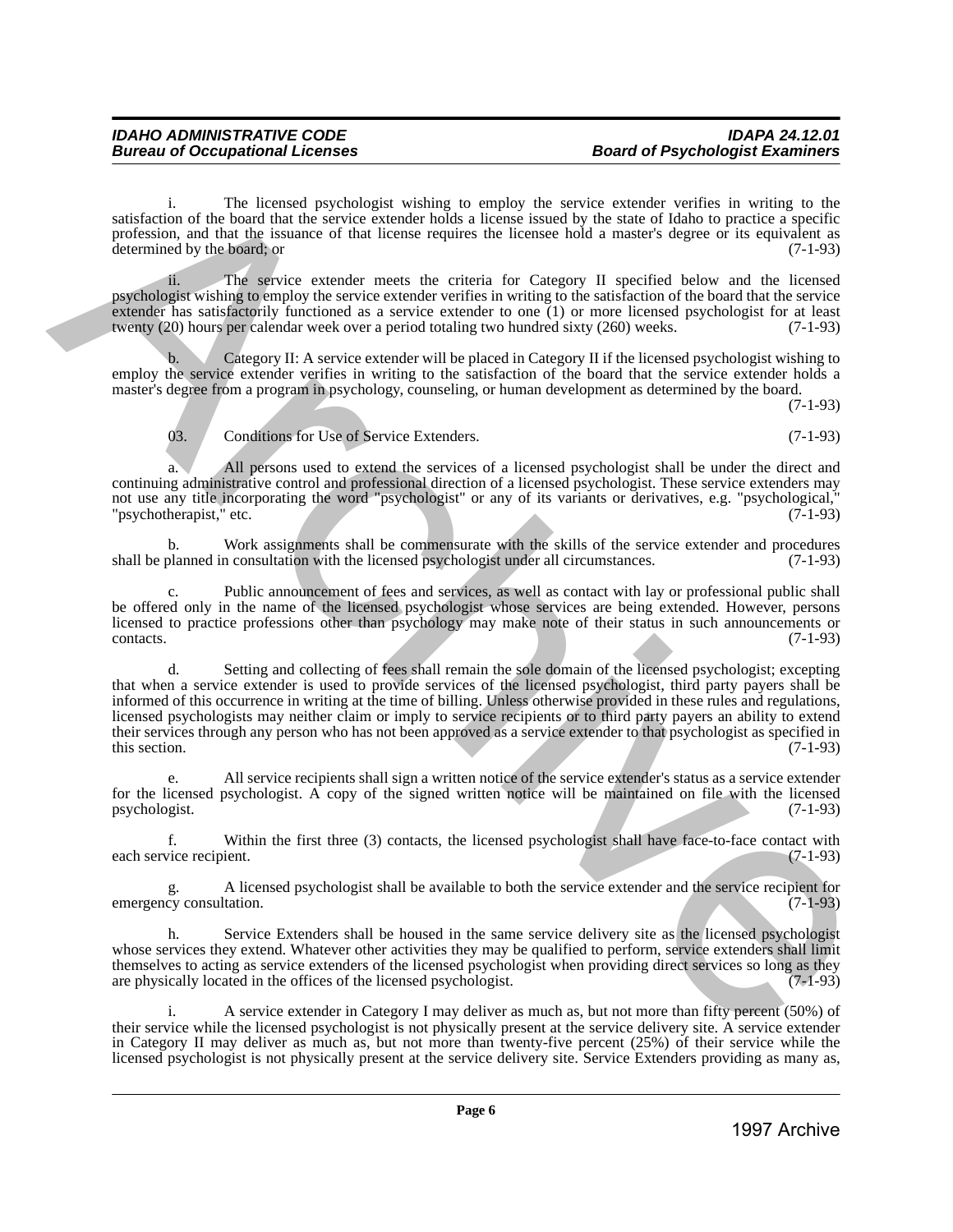## *Bureau of Occupational Licenses*

### *IDAHO ADMINISTRATIVE CODE IDAPA 24.12.01*

but no more than, three (3) hours of service extension per calendar week shall be exempted from these provisions. Without notification to the board, short term exemption from this rule for atypical circumstances, such as irregular travel by the licensed psychologist, may occur for periods as long as, but no longer than three (3) calendar weeks. Longer exemptions may be granted at the discretion of the board on written request by the licensed psychologist to the board. (7-1-93) the board.  $(7-1-93)$ 1997 and the same of a special problem is extend to the same of same of the same of the same of the same of the same of the same of the same of the same of the same of the same of the same of the same of the same of the

The licensed psychologist shall employ no more than three (3) service extenders. Any licensed psychologist employing more than three (3) service extenders at the time this rule is adopted shall, within thirty (30) days after is adoption, provide, for the approval of the board, a plan to comply with this rule. Compliance with this rule will be complete within one (1) calendar year from its adoption. (7-1-93)

When a licensed psychologist terminates employment of a service extender, the licensed notify the board in writing within thirty  $(30)$  days.  $(7-1-93)$ psychologist will notify the board in writing within thirty (30) days.

l. At the time of license renewal the licensed psychologist shall submit: (7-1-93)

A copy of the written record of supervisory contact for the previous twelve (12) months with the recipients removed. (7-1-93) names of service recipients removed.

ii. The percentage of time during the previous twelve (12) months that the service extender extended while the licensed psychologist was at the service delivery site. (7-1-93) services while the licensed psychologist was at the service delivery site.

iii. The modal number of hours per calendar week, during the previous twelve  $(12)$  months, that the psychologist delivered services at the site on which the service extender extended his services.  $(7-1-93)$ licensed psychologist delivered services at the site on which the service extender extended his services.

iv. An updated plan for the supervision of each of his service extenders. The updated plan shall be nied by a fee of fifty dollars (\$50). accompanied by a fee of fifty dollars (\$50).

#### <span id="page-6-0"></span>**451. -- 499. (RESERVED).**

#### <span id="page-6-1"></span>**500. EDUCATIONAL AND CREDENTIALING REQUIREMENTS FOR LICENSURE (Rule 500).**

01. Training in Professional Psychology. Training in professional psychology is doctoral training offered in an institution of higher education accredited by: (7-1-93)

| а. | Middle States Association of Colleges and Schools.   | $(7-1-93)$ |
|----|------------------------------------------------------|------------|
|    | The New England Association of Schools and Colleges. | $(7-1-93)$ |

c. The North Central Association of Colleges and Schools. (7-1-93)

d. The Northwest Association of Schools and Colleges. (7-1-93)

- e. The Southern Association of Colleges and Schools. (7-1-93)
- f. The Western Association of Schools and Colleges. (7-1-93)

02. Training Program. The training program must stand as a recognizable, coherent organizational thin the institution. (7-1-93) entity within the institution.

03. Authority and Primary Responsibility. There must be a clear authority and primary responsibility for the core and specialty areas. (7-1-93)

04. Content of Program. The program must be an integrated, organized sequence of study. (7-1-93)

05. There Must Be an Identifiable Training Faculty and a Psychologist Responsible for the Program. (7-1-93) ust be an identifiable training faculty and a psychologist responsible for the program. (7-1-93) There must be an identifiable training faculty and a psychologist responsible for the program.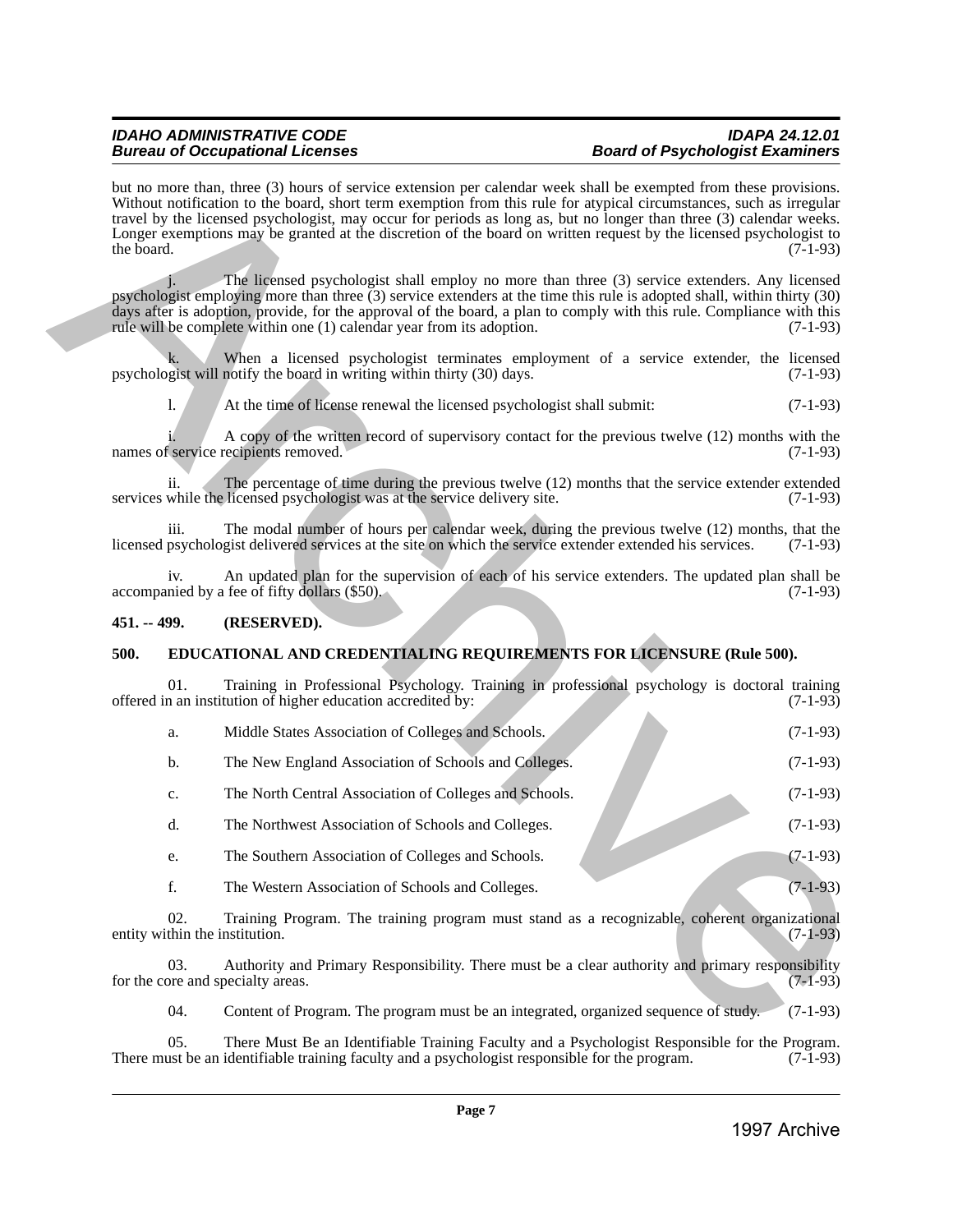06. Program Must Have an Identifiable Body. The program must have an identifiable body of students matriculated in that program for a degree. who are matriculated in that program for a degree.

07. What the Program Must Include. The program must include supervised practicum, internship, field tory training appropriate to the practice of psychology. (7-1-93) or laboratory training appropriate to the practice of psychology.

08. Curriculum. The curriculum shall encompass a minimum of three (3) academic years of full time graduate study. In addition to instruction in scientific and professional ethics and standards, research design and methodology, statistics, and psychometrics, the core program shall require each student to demonstrate competence in each of the following substantive content areas. This typically will be met by including a minimum of three (3) or more graduate semester hours (five (5) or more graduate quarter hours) in each of these four (4) substantive content areas: (7-1-93)  $\alpha$  areas:  $(7-1-93)$ Which the mean although there is blendable by the propaga must have an identified by of any other than  $\theta$  are the mean although the mean although the mean although the mean although the mean although the mean although t

a. Biological Bases of Behavior: Physiological psychology, comparative psychology, chology, sensation and perception, psychopharmacology. (7-1-93) neuropsychology, sensation and perception, psychopharmacology.

b. Cognitive-Affective Bases of Behavior: Learning, thinking, motivation, emotion. (7-1-93)

c. Social Bases of Behavior: Social psychology, group processes, organizational and systems theory. (7-1-93)

d. Individual Differences: Personality theory, human development, abnormal psychology. (7-1-93)

#### <span id="page-7-0"></span>**501. -- 549. (RESERVED).**

#### <span id="page-7-1"></span>**550. REQUIREMENTS FOR SUPERVISED PRACTICE (Rule 550).**

01. Duration and Setting of Supervised Practice. (7-1-93)

a. A year of supervised experience is defined as a minimum of one thousand (1000) hours of supervised service provision acquired during a twelve (12) calendar month period, and for which the service provider received monetary compensation. The first year of supervised experience shall be accredited only after acquiring the equivalent of two (2) years of full time graduate study. A second year must be obtained post-doctorally. (7-1-93)

b. A minimum qualifying supervised experience consists of two (2) years of supervised experience, neither of which is the internship, and at least one (1) of which is obtained post-doctorally. (7-1-93)

02. Qualifications of Supervisors. (7-1-93)

a. Supervising psychologists shall be licensed and shall have training in the specific area of practice in which they are offering supervision. (7-1-93)

03. Amount of Supervisory Contact. One (1) hour per week of face-to-face individual contact per 20) hours of applicable experience is a minimum. (7-1-93) twenty (20) hours of applicable experience is a minimum.

04. Evaluation and Accreditation of Supervised Practice. The board shall require submission of information by the supervisor(s) which enable it to evaluate and credit the extent and quality of the candidate's supervised practice. The form requesting such information shall cover the following: (7-1-93)

a. Name of supervisee; (7-1-93)

b. Educational level of supervisee; (7-1-93)

c. Supervisor's name, address, license number, state in which granted and area of specialization;  $(7-1-93)$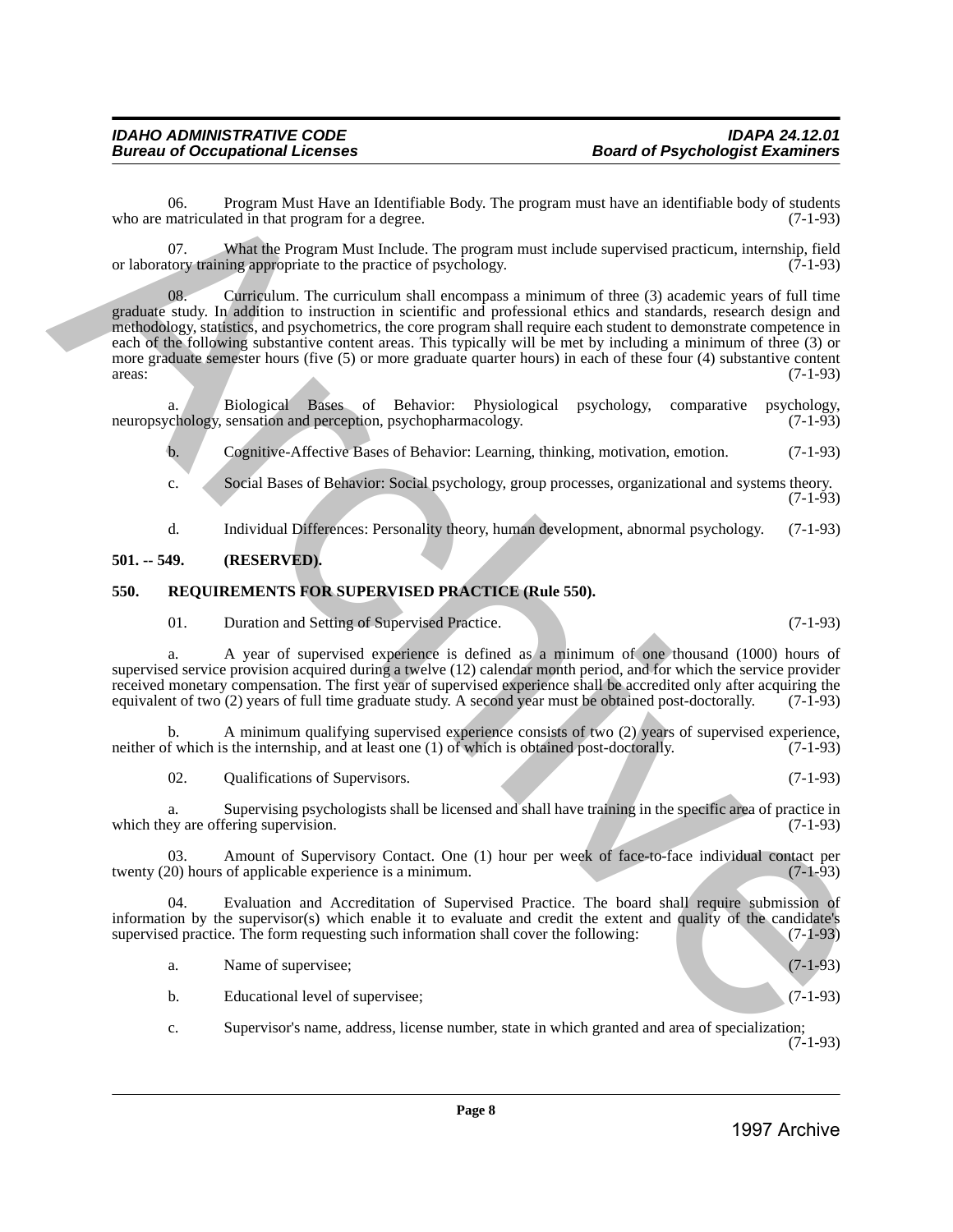### d. Name and nature of setting in which supervised practice took place; (7-1-93) e. Date of practice covered in this report; (7-1-93) f. Number of practice hours during this period; (7-1-93) g. Supervisee's duties; (7-1-93) h. Number of one-to-one supervisory hours; (7-1-93) i. Assessment of supervisee's performance; and (7-1-93)

j. Whether or not the supervisee received monetary compensation for the supervised services they provided. (7-1-93) provided.  $(7-1-93)$ 

05. Unacceptable Supervision. Supervised practice time during which the supervisor deems supervisee's performance to have been unacceptable shall not be credited towards the required supervised practice<br>(7-1-93) hours. (7-1-93)

#### <span id="page-8-1"></span><span id="page-8-0"></span>**551. -- 599. (RESERVED).**

**Bureau of Occupational Licenses** 

**600. GUIDELINES FOR THE SUPERVISION IN THE EDUCATION OF PSYCHOLOGISTS (Rule 600).** The board recognizes the importance of supervision in the education of psychologists, and that licensed psychologists within Idaho may be called on to provide supervision. It also recognizes that differing levels of supervision are appropriate for persons with differing levels of education and experience. Accordingly, the board identifies three (3) levels within the education of psychologists, and specifies differing levels of supervision for each. These categories refer to persons pursuing a program of activities which, when completed, will allow them to meet the requirements for licensure as physiologists in Idaho. When providing supervision, the licensed supervising psychologist may receive compensation from the supervisee or other interested party, and shall be responsible to insure that supervision appropriate to the education and experience level of the supervisee is provided. Further, the licensed supervising psychologist shall also be responsible to insure that the appropriate documentation for a particular supervisee has been provided to the board as specified below. The number of persons a psychologist may supervise within the three educational levels does not limit the number of service extenders as specified under Subsection 450.03.j. (7-1-93) 1998 - Chiractic schemes the state of the state of the state of the state of the state of the state of the state of the state of the state of the state of the state of the state of the state of the state of the state of

01. General Provisions. General provisions for licensed supervising psychologists. (7-1-93)

a. The licensed supervising psychologist exercising administrative control shall: (7-1-93)

i. Have the authority to cause termination of compensation for the supervisee when compensation is provided.  $(7-1-93)$ 

ii. Have the authority to cause the suspension or removal of the supervisee from his position as a service provider. (7-1-93)

b. The licensed supervising psychologist exercising professional direction shall: (7-1-93)

i. Within thirty (30) days after initiating supervision, formulate a written supervisory plan for each supervisee. The plan shall include provisions for supervisory sessions and chart review. If the supervising psychologist requires tapes to be made of psychological services delivered by the supervisee, then the plan shall also specify review and destruction of these tapes. The plan shall also specify the hours per calendar week that the licensed psychologist will be at the same physical location as the supervisee. (7-1-93) licensed psychologist will be at the same physical location as the supervisee.

ii. Establish and maintain a level of supervisory contact sufficient to be readily accountable in the event that professional, ethical, or legal issues are raised. There will be a minimum of one (1) hour of face-to-face individual supervisory contact by a licensed psychologist with the supervisee for each one (1) to twenty (20) hours of services provided by the supervisee during any calendar week. A written record of this supervisory contact, including the type of activities conducted by the supervisee, shall be maintained by the licensed supervising psychologist.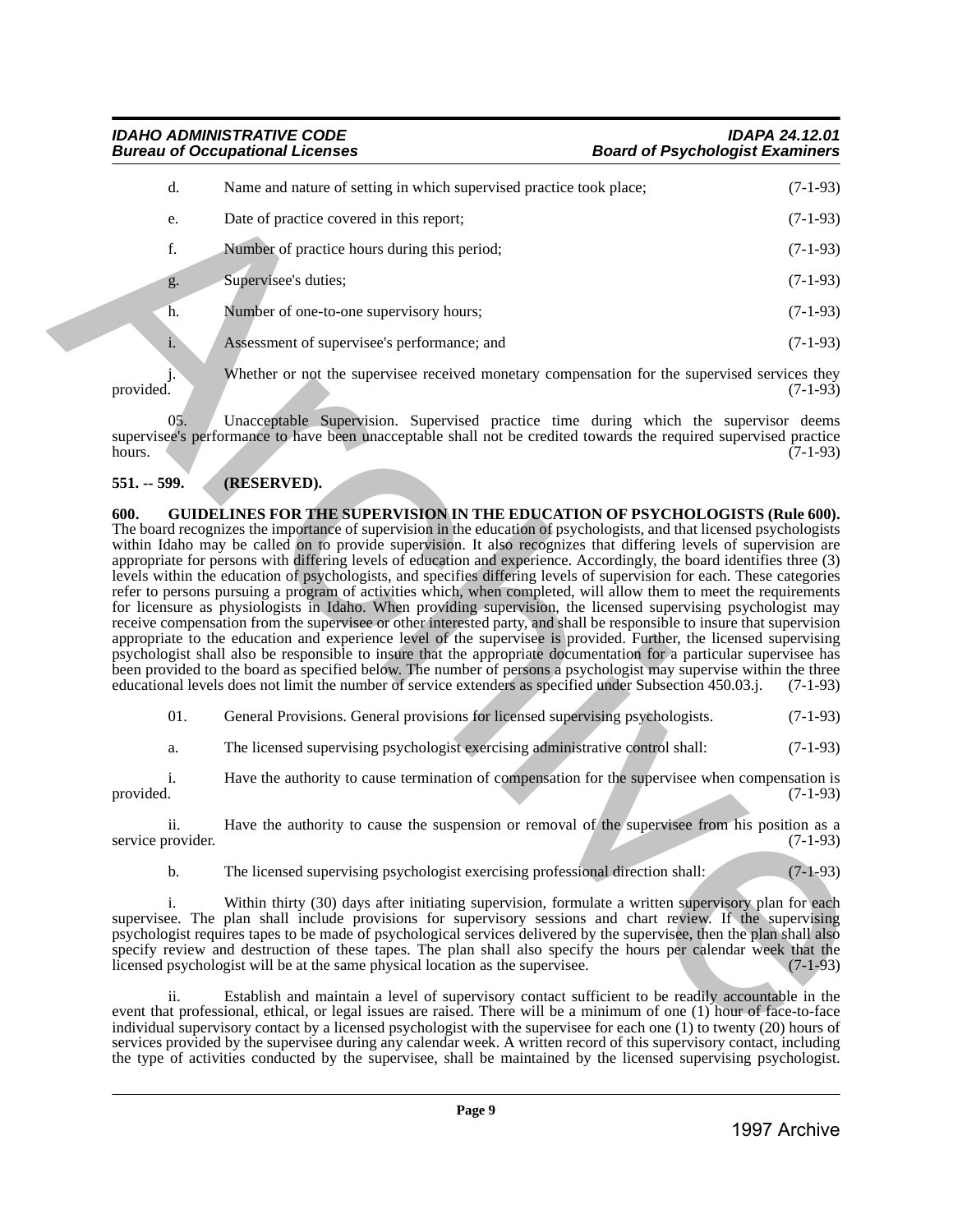Except under unusual circumstances, the supervisory contact will occur either during the week the services are provided or during the week following. In no case will services be provided more than two (2) weeks without supervisory contact between the supervise and a licensed supervising psychologist. (7-1-93) supervisory contact between the supervisee and a licensed supervising psychologist.

iii. Provide the supervisee a copy of the current Ethical Standards of the American Psychological ion, and obtain a written agreement from the supervisee of his intention to abide by them. (7-1-93) Association, and obtain a written agreement from the supervisee of his intention to abide by them.

02. Category I. Psychology Intern. (7-1-93)

Definition: A person enrolled in a training program which meets the exact requirements specified (7-1-93) in Section 500.

b. Verification: The director of training of the program in question will provide documentation to the board which: (7-1-93) board which: (7-1-93)

i. Verifies that the supervisee is admitted to the doctoral program in question and is in good standing.  $(7-1-93)$ 

ii. Lists the specific courses which constitute the approved program for the particular supervisee, and ng which courses meet the exact subject area requirements listed in Section 500.  $(7-1-93)$ designating which courses meet the exact subject area requirements listed in Section 500.

iii. Verifies the supervisee is making satisfactory progress toward the degree. (7-1-93)

c. Supervision Requirements: (7-1-93)

i. Psychology Interns must be under the direct and continuing administrative control and professional of the licensed supervising psychologist when providing psychological services. (7-1-93) direction of the licensed supervising psychologist when providing psychological services.

ii. Work assignments shall be commensurate with the skills of the supervisee and procedures shall be in consultation with the licensed supervising psychologist. (7-1-93) planned in consultation with the licensed supervising psychologist.

iii. Supervisees shall be housed in the service delivery site of the licensed supervising psychologist, and at least seventy-five percent (75%) of the Psychology Intern's service delivery will occur while the licensed supervising psychologist is physically present on site. (7-1-93)

iv. Public announcement of fees and services, and contact with lay or professional public shall be offered only by and in the name of the licensed supervising psychologist or his institutional affiliate. (7-1-93)

Setting and collecting of fees shall remain the sole domain of the licensed supervising psychologist or his institutional affiliate, excepting that when a supervisee provides psychological services, third party payers shall be informed of this occurrence in writing at the time of billing.

vi. All persons receiving services from a Psychology Intern shall sign a written notice indicating they understand that the service provider is a Psychology Intern and that the licensed supervising psychologist is responsible for the activity. A copy of the signed written notice will be maintained on file with the supervising licensed psychologist. licensed psychologist. Excel with a simulation considered into a simulation of license collective and the distinguish excellent into a simulation of license into a simulation of license into a simulation of license into a simulation of license

The licensed supervising psychologist's proficiencies will be commensurate with the services provided by the Category I Psychology Intern. (7-1-93)

| Restriction: This section is applicable only when: | $(7-1-93)$ |
|----------------------------------------------------|------------|
|----------------------------------------------------|------------|

i. Service recipients make payment in connection with services they receive. (7-1-93)

ii. Category I Psychology Interns receive compensation in connection with services they provide. (7-1-93)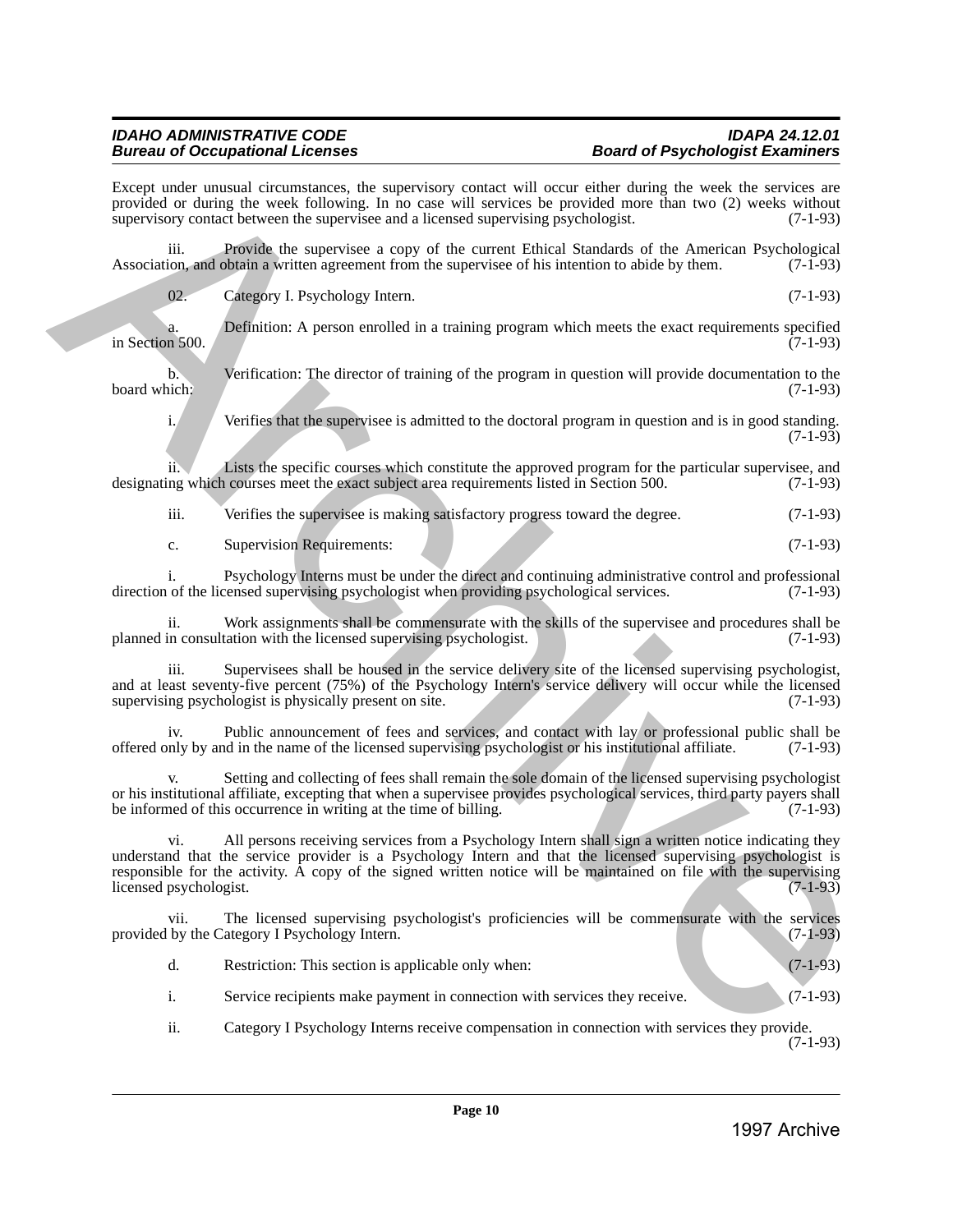03. Category II. Psychologist in Training. (7-1-93)

a. Definition: A person having submitted an application for licensure to the Idaho Board of Psychologist Examiners and who has been found by the board to have either: (7-1-93)

Obtained a doctoral degree after completing an educational program which satisfies all the ection  $500$ , or,  $(7-1-93)$ requirements of Section 500, or;

ii. Obtained a doctoral degree and submitted a plan, approved by the board for the completion of any deficiencies in their doctoral education with regard to the requirements of Section 500. (7-1-93)

b. Verification: The State Board of Psychologist Examiners has reviewed the application of the person on and either: (7-1-93) in question and either:

i. Verifies that the applicant has obtained a doctoral degree after completing an educational program tisfies all the requirements of Section 500; or which satisfies all the requirements of Section 500; or

Verified the applicant obtained a doctoral degree and approved a plan submitted by the applicant for the completion of any deficiencies in his doctoral education with regard to the requirements of Section 500.

(7-1-93)

#### c. Supervision Requirements: (7-1-93)

i. Psychologists in Training must be under the direct and continuing administrative control and professional direction of the licensed supervising psychologist when providing psychological services. (7-1-93)

ii. Work assignments shall be commensurate with the skills of the Psychologist in Training and es shall be planned in consultation with the licensed supervising psychologist. (7-1-93) procedures shall be planned in consultation with the licensed supervising psychologist.

iii. Psychologists in Training shall be housed in the service delivery site of the licensed supervising psychologist, and at least fifty percent (50%) of the Psychologist in Training's service delivery will occur while the licensed supervising psychologist is physically present on site; excepting that where Psychologists in Training are employed by agencies or corporations financed by public funds, licensed supervising psychologists may apply for exemption of this requirement. Exemptions will be made on review of the written supervisory plan, and granted at the discretion of the board. (7-1-93) discretion of the board. 1998)<br>
1998 Conseque Liberation in Training Conservation for the<br>training conservation of the conservation of the system behavior of the<br>system Example Conservation of the system of the system of the system of<br>the system

iv. Public announcement of fees and services, and contact with lay or professional public shall be only by and in the name of the licensed supervising psychologist or his institutional affiliate. (7-1-93) offered only by and in the name of the licensed supervising psychologist or his institutional affiliate. (7-1-93)

Setting and collecting of fees shall remain the sole domain of the licensed supervising psychologist or his institutional affiliate, excepting that when a supervisee provides psychological services, third party payers shall<br>be informed of this occurrence in writing at the time of billing. be informed of this occurrence in writing at the time of billing.

vi. All persons receiving services from a Psychologist in Training shall sign a written notice indicating their understanding that the service provider is a Psychologist in Training and that the licensed supervising psychologist is responsible for their activity. A copy of the signed written notice will be maintained on file with the licensed supervising psychologist. (7-1-93) licensed supervising psychologist.

vii. The licensed supervising psychologist's proficiencies will be commensurate with the services by the Category II Psychologist in Training. (7-1-93) provided by the Category II Psychologist in Training.

04. Category III - Psychologist Under Supervision. (7-1-93)

a. Definition: A person having submitted an application for licensure to the Idaho Board of operation by the board to have: (7-1-93) Psychologist Examiners and who has been found by the board to have:

i. Obtained a doctoral degree, and completed an educational program which satisfies all the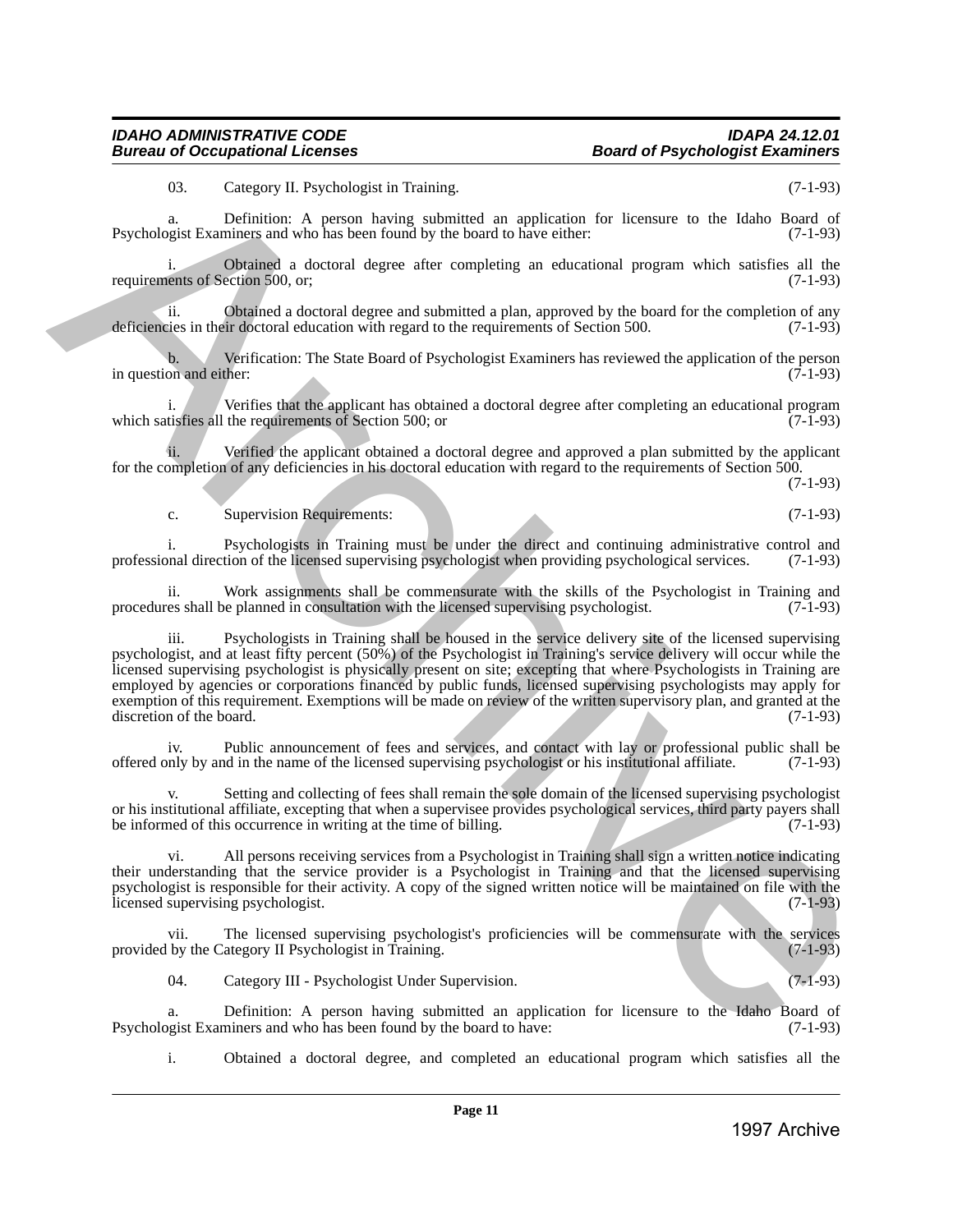### *Bureau of Occupational Licenses*

requirements of Section 500; and (7-1-93) ii. Completed the EPPP examination with a passing score. (7-1-93) b. Verification: The State Board of Psychologist Examiners has reviewed the application and: (7-1-93) Verified the applicant has obtained a doctoral degree and completed an educational program which<br>quirements of Section 500; and (7-1-93) satisfies all the requirements of Section 500; and ii. Verified the applicant has completed the EPPP examination with a passing score. (7-1-93) c. Supervision Requirements: (7-1-93) i. Psychologists Under Supervision shall be under the continuing professional direction, though not Experimental of Social Archives and SPP completed with a possing section (17-95)<br>
1997 Archives the Star Franchise of Psychologics Franchise archives and contribute and  $(7.1-9/3)$ <br>
1997 Archives Archives and the Star Fra

necessarily administrative control, of the licensed supervising psychologist when providing psychological services. (7-1-93)

ii. Work assignments shall be commensurate with the skills of the Psychologist Under Supervision edures shall be planned in consultation with the licensed supervising psychologist. (7-1-93) and procedures shall be planned in consultation with the licensed supervising psychologist.

iii. Public announcement of fees and services, and contact with lay or professional public shall be offered only by and in the name of the supervising licensed psychologist or his institutional affiliate. However, if the Psychologist Under Supervision is employed by either a privately financed agency or corporation or a publicly funded agency or corporation; then public announcement of fees and services with lay or professional public may be offered in the name of those organizations as long as the supervised status of the Psychologist Under Supervision and the name, address and telephone number of the licensed supervising psychologist are made clear to the public.

(7-1-93)

iv. Setting and collecting of fees shall remain the sole domain of the licensed supervising psychologist or his institutional affiliate. However, if the Psychologist Under Supervision is employed by either a privately financed agency or corporation or a publicly funded agency or corporation; then the setting and collecting of fees may be offered in the name of those organizations as long as the supervised status of the Psychologist Under Supervision and the name, address and telephone number of the supervising psychologist are made clear to the public; and with the exception that when a supervisee provides psychological services, third party payers shall be informed of this occurrence in writing at the time of billing. (7-1-93) occurrence in writing at the time of billing.

All persons receiving services from a Psychologist Under Supervision shall sign a written notice indicating their understanding that the service provider is a Psychologist Under Supervision and that the licensed supervising psychologist is responsible for their activity. A copy of the signed written notice will be maintained on file with the licensed supervising psychologist.  $(7-1-93)$ file with the licensed supervising psychologist.

vi. The licensed supervising psychologist's proficiencies will be commensurate with the services by the Category III Psychologist Under Supervision. (7-1-93) provided by the Category III Psychologist Under Supervision.

#### <span id="page-11-0"></span>**601. -- 649. (RESERVED).**

#### <span id="page-11-1"></span>**650. RULE MAKING HISTORY PRIOR TO JULY 1, 1993 (Rule 650).**

Adopted August 15, 1964 Readopted January 10, 1975 Readopted October 30, 1975 Readopted February 23, 1978 Readopted July 1, 1979 Readopted December 5, 1984 Readopted January 17, 1986 Emergency Rule effective June 15, 1987